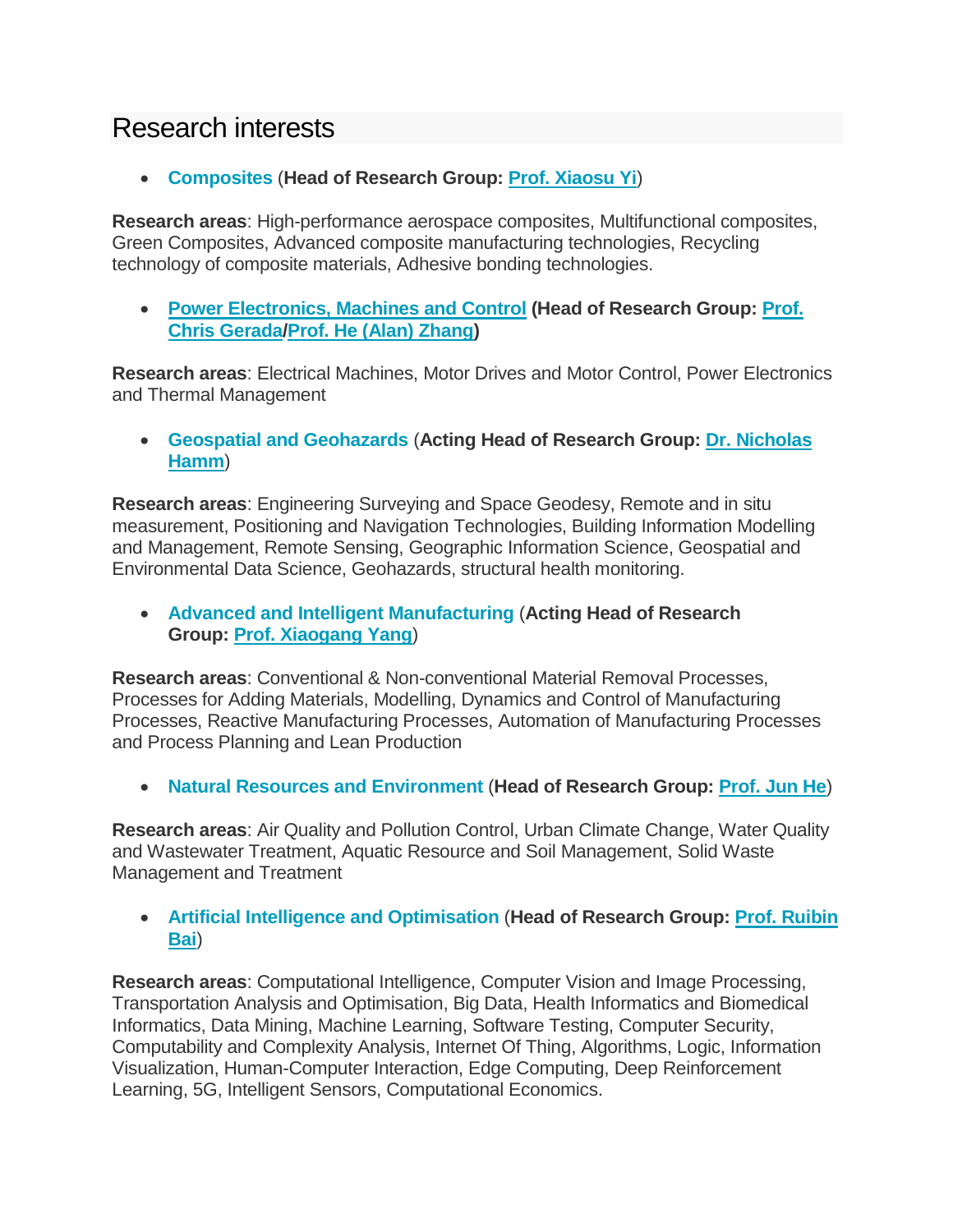**Advanced Energy and Environmental Materials & Technologies** (**Head of Research Group: [Dr. Cheng Heng Pang](https://www.nottingham.edu.cn/en/Science-Engineering/People/Profile.aspx?id=11dc66d2-59e4-4bdd-862c-109231f59491&language=en-GB)**)

**Research areas**: Advanced Composite Materials, Granular Materials and Geotechnology and New Energy and Environmental Materials

 **[Fluids and Thermal Engineering](https://www.nottingham.edu.cn/en/science-engineering/research-groups/fluids-and-thermal-engineering/fluids-and-thermal-engineering.aspx) (Acting Head of Research Group: [Dr. Yong](https://www.nottingham.edu.cn/en/Science-Engineering/People/Profile.aspx?id=66d90468-0e29-4642-a663-f5cc328291aa&language=en-GB)  [Shi](https://www.nottingham.edu.cn/en/Science-Engineering/People/Profile.aspx?id=66d90468-0e29-4642-a663-f5cc328291aa&language=en-GB)**)

**Research areas**: Micro/nanoscale flows, mass and heat transfer, Design of microfluidics and lab on a chip, Thermal management for energy systems, multiscale (micro, meso and macro) modeling, physicochemical transport processes in energy conversion and storage devices (batteries, fuel cells, internal combustion engines and supercapacitors), thermal issues in intelligent manufacturing and 3D printing, Kinetic theory of gases , Space micropropulsion, multiphase flows and heat transfer, sustainable energy technologies, Machine learning approaches for thermofluids and energy analyses.

 **[Partial Differential Equations](https://www.nottingham.edu.cn/en/science-engineering/research-groups/partial-differential-equations/partial-differential-equations.aspx)** (**Head of Research Group: [Prof. Behrouz](https://www.nottingham.edu.cn/en/Science-Engineering/People/Profile.aspx?id=d56e5be3-81ce-468f-8163-11deb4f3f8f7&language=en-GB)  [Emamizadeh](https://www.nottingham.edu.cn/en/Science-Engineering/People/Profile.aspx?id=d56e5be3-81ce-468f-8163-11deb4f3f8f7&language=en-GB)**)

**Research areas**: Optimal Rearrangements, Free boundary Problems, Geometric and Qualitative Properties of the Solutions, Critical Point Theory, Convex and Nonlinear Analysis

Free Discontinuity Problems, Regularity at the Crack-Tip/-Front, Variational Crack Propagations Models

A Posteriori Error Estimators for the Approximations Using Finite Element Methods, Guaranteed Upper Bounds on Norm of the Error

Non-Linear Evolution Equations, Normalized Standing-Wave Solutions, Models of Stability Problems

Mathematical and Theoretical Physics, Quantum Field Theory on Curved Spacetimes, Symmetry breaking in Inflationary Cosmology, Conformal Zero Modes

Mathematical biology, Nonlinear partial differential equations, and mathematical modeling.

Topological Combinatorics: using topological techniques to study combinatorial problems.

Computational Clinical Medicine, Mathematical/Statistical Modelling Ecology and Epidemiology, Mathematical Modelling of Systems Biology